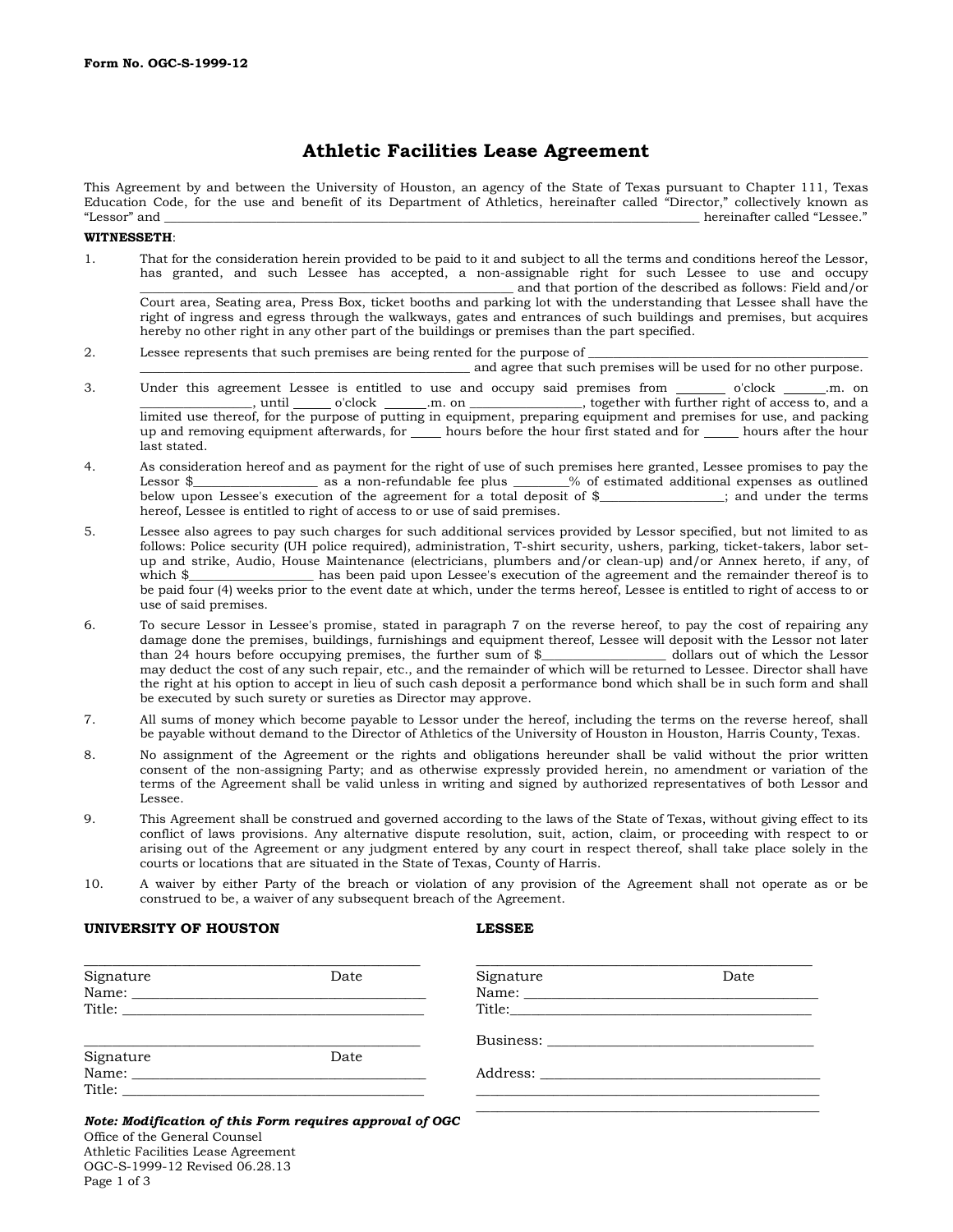## **ADDITIONAL TERMS AND CONDITIONS OF LEASE**

- 1. Lessee agrees to file with Lessor a report of the gross gate receipts 14 days from the date of the event, which report shall be subject to an audit by Lessor.
- 2. Lessee agrees to call the building only by its official name (  $\Box$  ) and shall use only that name on all printed materials in connection with the activity for which the premises are being leased.
- 3. Lessee shall not bring nor permit anyone to bring into said premises and buildings, nor keep therein anything that will constitute a fire hazard or increase the rate of insurance on the buildings or any property therein. Lessee shall not bring, nor permit any person to bring into said buildings or premises any animals, or any other property of any kind without the consent of Director. Lessor reserves the right at any time to require Lessee to remove from the premises any animals, furniture, fixtures, wiring, exhibits, or other things placed therein or permitted to be placed therein by Lessee and to terminate this contract without notice or damage.
- 4. Lessor, through its Director, and other designated representatives, shall have the right at any time to enter any portion of the said premises, and buildings for any purpose whatsoever and the entire buildings and the premises expressly covered by this agreement shall be at all times under the control and charge of Director. The keys to the premises shall remain in the possession of Director, but during the period covered by this agreement, the entrances and exits of the premises shall be locked or unlocked under the direction of Lessee. Lessee agrees to pay Lessor for the required ushers, gatemen, ticket takers, police and other employees necessary for the operation of the activity. However, Lessor reserves the right at all times to control the ushers, gatemen, ticket takers, and all other employees of Lessee and the right to remove from its premises any and all such employees of Lessee, and the right with its officers and agents, including its police officers, to eject any objectionable person or persons from the buildings and premises; and in the event of the exercise of this authority, Lessee waives any and all claims for damages against the University of Houston on account thereof. In the event Lessee desires to use any of the personnel of the Lessor, such as ticket sellers, ticket takers, stadium police, special service men, sound and light operators or cleanup men, Lessee shall make its own arrangements with them subject to such supervision as Lessor may consider appropriate in its discretion, and there shall be no obligation on the part of the Lessor to furnish the same.
- 5. Lessor reserves the sole and exclusive right to offer for sale on, in, or about the building and premises covered by this agreement any beverages, food, souvenirs, or other merchandise of any sort. The parking rights also are retained by the Lessor. Lessor reserves the sole and exclusive right to approve or deny any sponsorship or sponsors associated with the purpose or use for which Lessee has executed this Agreement.
- 6. Lessor will furnish lights according to the present openings in the premises covered by this agreement and no gasoline, oil, flashlights or any other artificial lighting shall be permitted therein without the consent of Director. No electricity will be used except from present outlets and then only under the supervision and subject to the approval of Director.
- 7. Lessee will not without consent of Director cause, nor permit any nails or other things to be driven into any portion of the buildings or any signs to be affixed either to the exterior or interior, thereof: nor cause, nor permit any changes or alterations, of any part of the premises or buildings or the furnishings or equipment thereof; nor do, nor permit to be done anything which will damage or change the finish or appearance of the premises or the furnishings thereof. Lessee will pay the cost of repairing any and all injury and damage which may be done to the premises, buildings, or any of the fixtures, furniture or furnishings thereof by any act of Lessee or any of Lessee's employees or agents or anyone visiting the buildings upon the invitation of Lessee including the patrons of the attraction or function for which Lessee is hereby renting the premises in question. It is expressly agreed that Director shall determine whether any such damage has been done, the amount thereof, and the reasonable cost of repairing the same, and whether it is one for which, under the terms of this agreement, Lessee is to be held responsible. His decision shall be final.
- 8. If in connection with the purpose or use for which Lessee is renting the premises any of the equipment, chairs, any portion of the stage of floor or other portions of the building or furniture are moved or removed, Lessee agrees to pay the cost of replacing the same and putting them back in the same condition and place as they were before such removal.
- 9. Failure on Lessor's part to have required the making of a cash deposit to secure it against the losses referred to in the foregoing paragraph of these terms and conditions shall not affect the unconditional liability of Lessee to pay the cost of the damage, repair, replacement, etc., therein referred to. Similarly, the extent of Lessee's liability on account thereof shall not be limited wither to the amount of such cash deposit or to the amount of such bond as Lessee may have furnished in lieu thereof.
- 10. Neither the halls, stairways, nor lobbies of said buildings nor the sidewalks, driveways nor parking lots of the said premises thereof shall be obstructed by Lessee nor used for other purposes than ingress or egress without the consent of Director.
- 11. Lessor reserves the right after the termination of the time for which the premises are rented by this agreement to remove from the premises all effects of Lessee remaining therein and to store the same wherever it sees fit in its name or, at its option, in the name of Lessee, but at the cost, expense and risk of Lessee, and Lessor shall not be liable in any way to Lessee on account of so removing and storing any such effects. For such additional period beyond the terms of this agreement as any affects of Lessee may so remain in the buildings or on the premises Lessor will be entitled to charge such amount as Lessor shall specify. Should Lessor agree to append the terms hereof or provide services in addition to those specified herein, Lessee agrees to pay such additional charges to Lessor as Lessor shall specify. 25 complimentary tickets shall be made available (at no cost) to the Lessor. Additionally, Lessee shall provide either A) ship a certified manifest from the ticket printer or B) ship all tickets directly from the printer to the Lessor's ticket office for verification. All tickets will be consigned from Lessor to Lessee with pre-event numbers of consignment